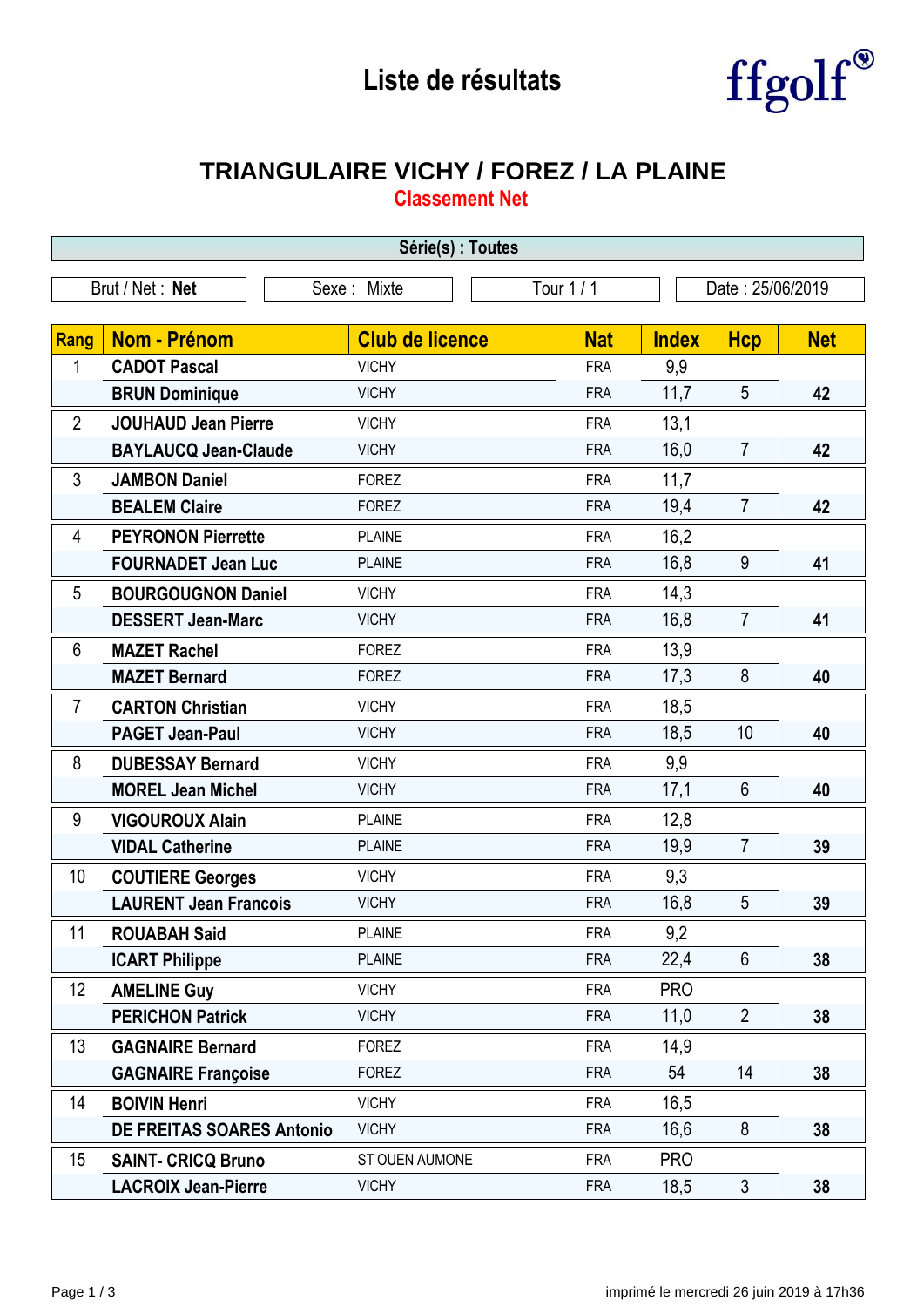| Rang | Nom - Prénom                      | <b>Club de licence</b> | <b>Nat</b> | <b>Index</b> | <b>Hcp</b>      | <b>Net</b> |
|------|-----------------------------------|------------------------|------------|--------------|-----------------|------------|
| 16   | <b>ROQUE Jacky</b>                | <b>VICHY</b>           | <b>FRA</b> | 18,5         |                 |            |
|      | <b>GRISSOLANGE Jean Philippe</b>  | <b>VICHY</b>           | <b>FRA</b> | 33,6         | 12              | 38         |
| 17   | <b>TROMPETTE Louis Pascal</b>     | <b>FOREZ</b>           | <b>FRA</b> | 14,2         |                 |            |
|      | <b>LAPEROUSE Claude</b>           | <b>FOREZ</b>           | <b>FRA</b> | 16,1         | $\overline{7}$  | 38         |
| 18   | <b>BALIAN Edouard</b>             | <b>PLAINE</b>          | <b>FRA</b> | 13,8         |                 |            |
|      | <b>GAWEL Pascal</b>               | <b>PLAINE</b>          | <b>FRA</b> | 25,2         | 8               | 37         |
| 19   | <b>VERNAY Gilles</b>              | <b>FOREZ</b>           | <b>FRA</b> | 18,4         |                 |            |
|      | <b>VERNAY Elisabeth</b>           | <b>FOREZ</b>           | <b>FRA</b> | 19,4         | 10              | 37         |
| 20   | <b>FOURT Liliane</b>              | <b>FOREZ</b>           | <b>FRA</b> | 31,7         |                 |            |
|      | <b>FOURT Robert</b>               | <b>FOREZ</b>           | <b>FRA</b> | 45           | 19              | 37         |
| 21   | <b>MUNINGER Bruno</b>             | <b>FOREZ</b>           | <b>FRA</b> | 17,6         |                 |            |
|      | <b>FAVIER Marc</b>                | <b>FOREZ</b>           | <b>FRA</b> | 22,1         | 10              | 36         |
| 22   | <b>PARRAT Jean-François</b>       | <b>PLAINE</b>          | <b>FRA</b> | 19,2         |                 |            |
|      | <b>FAURE Jean Marc</b>            | <b>PLAINE</b>          | <b>FRA</b> | 20,8         | 10              | 35         |
| 23   | <b>JOB Jean</b>                   | <b>VICHY</b>           | <b>FRA</b> | 14,9         |                 |            |
|      | <b>CHASSE Lucien</b>              | <b>VICHY</b>           | <b>FRA</b> | 15,4         | 8               | 35         |
| 24   | <b>BERGAMINI Jean-Marie</b>       | <b>VICHY</b>           | <b>FRA</b> | 17,5         |                 |            |
|      | <b>WINTZ Doris</b>                | <b>VICHY</b>           | <b>FRA</b> | 17,6         | 9               | 35         |
| 25   | <b>PELOURSON Cristel</b>          | <b>VICHY</b>           | <b>FRA</b> | 10,5         |                 |            |
|      | <b>BOISSONNET Michel</b>          | <b>VICHY</b>           | <b>FRA</b> | 27,7         | 8               | 35         |
| 26   | <b>PINAULT Robert</b>             | <b>FOREZ</b>           | <b>FRA</b> | 13,3         |                 |            |
|      | <b>NICOLAS Michele</b>            | <b>FOREZ</b>           | <b>FRA</b> | 26,3         | 9               | 34         |
| 27   | <b>BORDES Jean-Louis</b>          | <b>VICHY</b>           | <b>FRA</b> | 15,5         |                 |            |
|      | <b>PERARD Michel</b>              | <b>VICHY</b>           | <b>FRA</b> | 19,6         | 8               | 34         |
| 28   | <b>GARCIA Denis</b>               | <b>FOREZ</b>           | <b>FRA</b> | 19,7         |                 |            |
|      | <b>FOURNIER Jacky</b>             | <b>FOREZ</b>           | <b>FRA</b> | 27,5         | 11              | 34         |
| 29   | <b>BARONE Anne-Marie</b>          | <b>FOREZ</b>           | <b>FRA</b> | 21,0         |                 |            |
|      | <b>BARONE Alex</b>                | <b>FOREZ</b>           | <b>FRA</b> | 22,0         | 11              | 33         |
| 30   | <b>DELORME Nicole</b>             | <b>VICHY</b>           | <b>FRA</b> | 17,3         |                 |            |
|      | <b>DELORME Alain</b>              | <b>VICHY</b>           | <b>FRA</b> | 18,5         | 10 <sup>°</sup> | 33         |
| 31   | <b>CHEVALLARD Jacques</b>         | <b>VICHY</b>           | <b>FRA</b> | 25,5         |                 |            |
|      | <b>CHEVALLARD Marie Christine</b> | <b>VICHY</b>           | <b>FRA</b> | 27,5         | 14              | 32         |
| 32   | <b>MASSIP Guy</b>                 | <b>FOREZ</b>           | <b>FRA</b> | 19,2         |                 |            |
|      | <b>MASSIP Lydie</b>               | <b>FOREZ</b>           | <b>FRA</b> | 35,0         | 13              | 32         |
| 33   | <b>SAINT IGNAN Jean Claude</b>    | <b>FOREZ</b>           | <b>FRA</b> | 22,8         |                 |            |
|      | <b>SAINT IGNAN Martine</b>        | <b>FOREZ</b>           | <b>FRA</b> | 25,7         | 13              | 32         |
| 34   | <b>POLI Jean</b>                  | <b>VICHY</b>           | <b>FRA</b> | 11,2         |                 |            |
|      | <b>BRIAT Jean-Louis</b>           | <b>VICHY</b>           | <b>FRA</b> | 14,0         | $6\phantom{.}$  | 32         |
| 35   | <b>LAVY Jacqueline</b>            | <b>FOREZ</b>           | <b>FRA</b> | 18,5         |                 |            |
|      | <b>LAVY Maurice</b>               | <b>FOREZ</b>           | <b>FRA</b> | 29,1         | 12              | 30         |